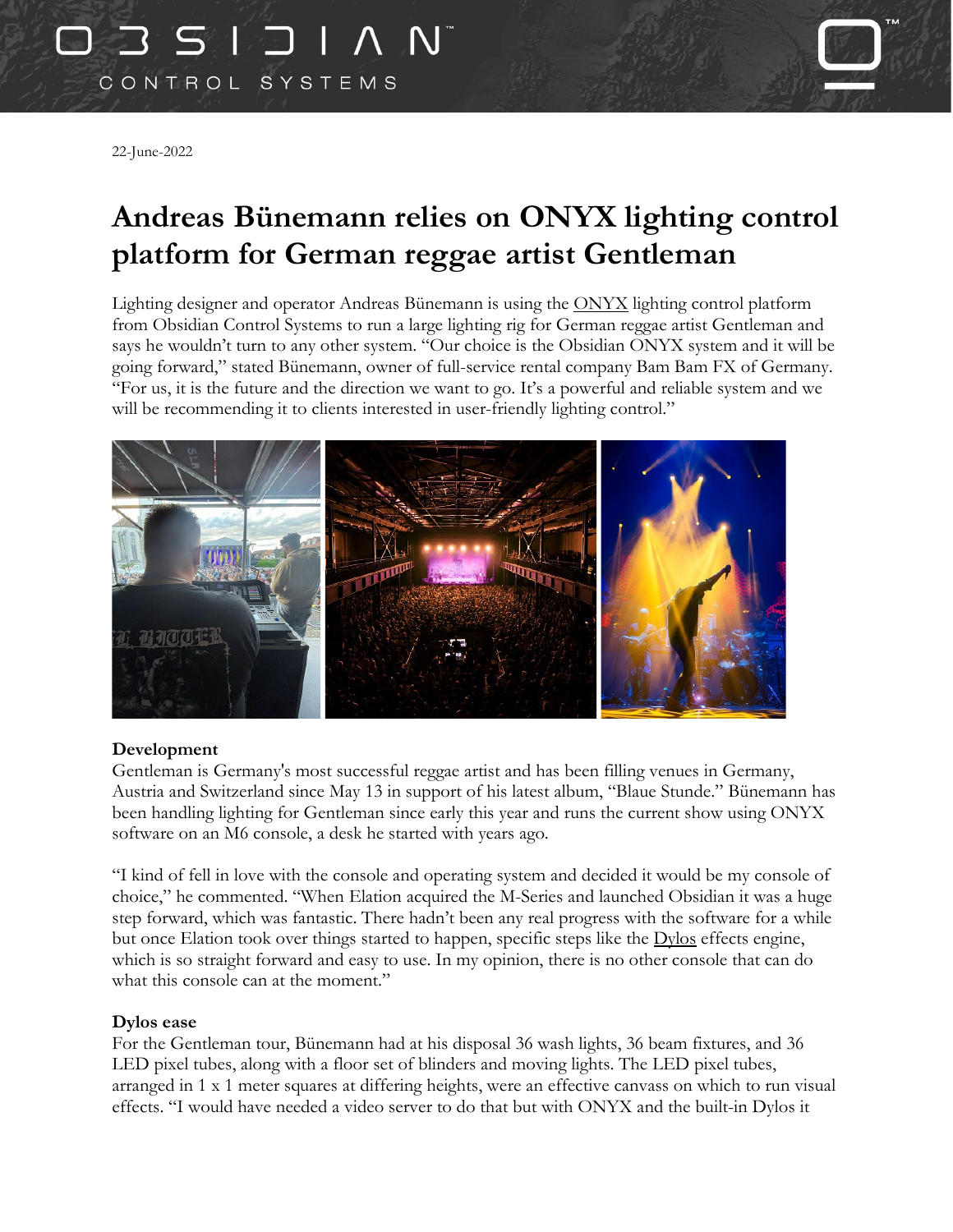## ココSIコ CONTROL SYSTEMS



was no problem." He says there are aspects of lighting control that it has made much easier such as the speed of a simple fly in for example. "Before, it would take a bit of programming time but with Dylos it's easy to do using a simple preset."

Bünemann, who also programmed the show, identifies another issue that often crops up—when a rig has more moving lights than there are lights that are preprogrammed. "You can start to clone them, which isn't easy, especially as all your cues need to be redone because you can't just add moving lights to presets. But with Dylos it is possible. You just add lights, move them in the video screen and it is done. There is no other console that makes it that easy."



Other elements like timing is also more intuitive according to Bünemann. "When you produce programs for 20 or 30 moving lights for example but then you need to go with only 10, the timing is off. But with ONYX you just move the lights around on the screen and it is done."

#### **Netron, NX2**

All control data for the show ran through a [NETRON](https://obsidiancontrol.com/en12) EN12™ node from Obsidian Control Systems, a powerful 12-port Ethernet-to-DMX gateway. Bünemann says that he has also added an NX2<sup>™</sup> to the Bam Bam FX inventory, Obsidian's compact yet fully integrated lighting controller, which he says he can take with him when he travels by plane anywhere in the world. "It's super compact and I can just take it onboard as cabin luggage. It can process 64 Universes so I can do the whole show with it as it should be. It is the perfect console for the flight shows."

Gentleman performed 16 shows in May and early June, most of them sold out performances, with a string of festival dates on the program through the summer. "The tour has been great," Bünemann concludes. "Artists were itching to go on tour and audiences were really enthusiastic. I look forward to running the summer shows with the Obsidian gear and many more shows after that."

Photos 2–5: Moritz Hartmann

#### **About Obsidian Control Systems**

Obsidian Control Systems is an accessible line of advanced yet intuitive lighting control products for professionals. Refined by passion, Obsidian Control Systems combines over 25 years of experience developing professional entertainment lighting control solutions for automated and theatrical lighting fixtures. Obsidian lighting control software and hardware is easy to use and accessible to every level of user, whether a novice programmer or a designer at the highest level. All Obsidian lighting control systems run innovative ONYX™ lighting control software, a powerful yet easy-to-learn lighting control platform designed for both hardware consoles and PC systems. Obsidian Control Systems